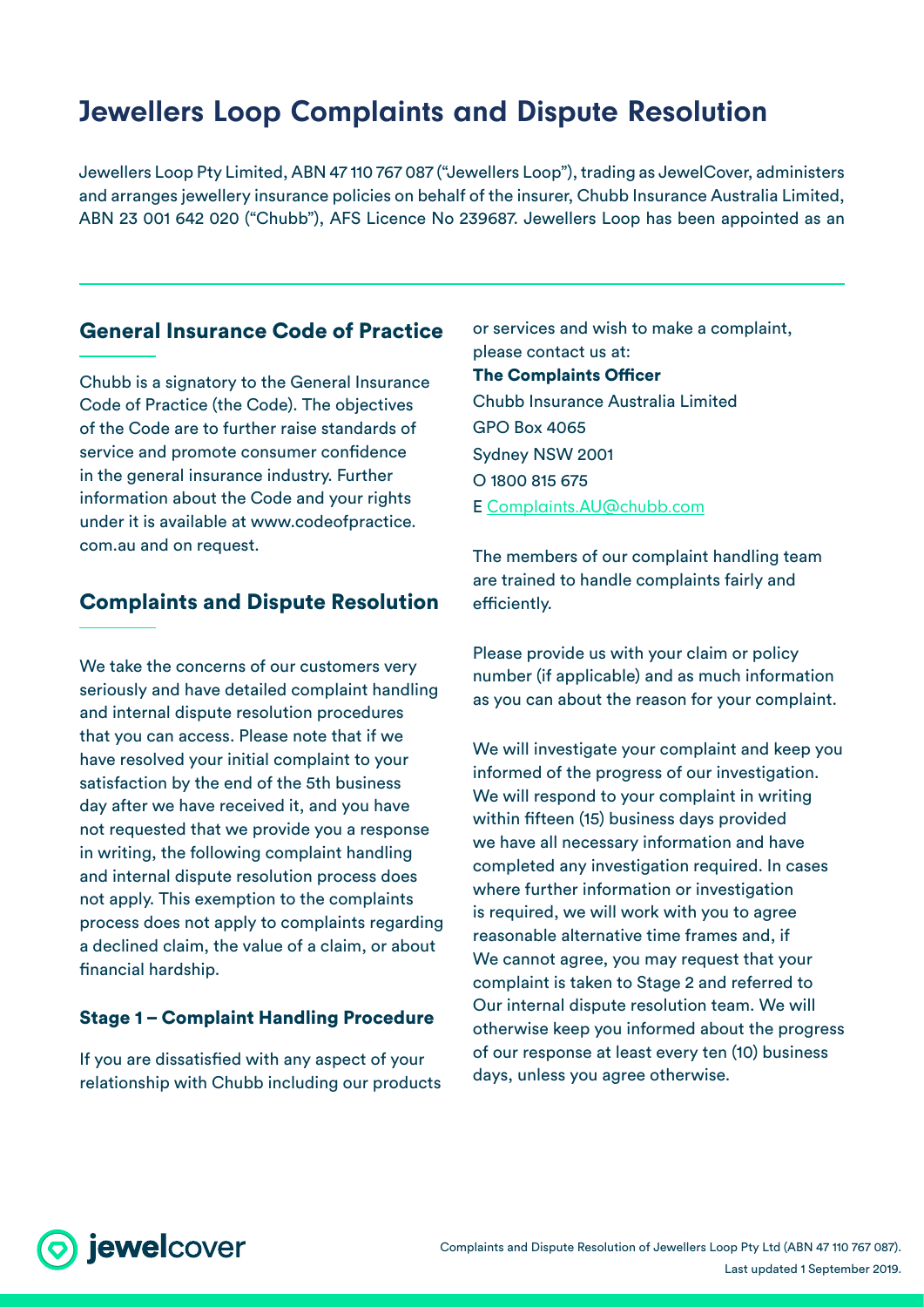Please note if your complaint relates to Wholesale Insurance (as defined in the General Insurance Code of Practice), we may elect to refer it straight to Stage 2 for review by our Internal Dispute Resolution team.

### Stage 2 – Internal Dispute Resolution Procedure

If you advise us that you wish to take your complaint to Stage 2, your complaint will be reviewed by members of our internal dispute resolution team, who are independent to our complaint handling team and are committed to reviewing disputes objectively, fairly and efficiently.

You may contact our internal dispute resolution team by phone, fax or post (as below), or email at:

#### Internal Dispute Resolution Service

Chubb Insurance Australia Limited GPO Box 4065 Sydney NSW 2001  $O + 61$  2 9335 3200 F +61 2 9335 3411 E <DisputeResolution.AU@chubb.com>

Please provide us with your claim or policy number (if applicable) and as much information as you can about the reason for your dispute.

We will keep you informed of the progress of our review of your dispute at least every ten (10) business days and will respond to your dispute in writing within fifteen (15) business days, provided we have all necessary information and have completed any investigation required. In cases where further information or investigation is required, we will work with you to agree reasonable alternative time frames. If we cannot agree, you may refer your dispute to the Australian Financial Complaints

Authority (AFCA) as detailed under Stage 3 below, subject to its Rules. If your complaint or dispute falls outside the AFCA Rules, you can seek independent legal advice or access any other external dispute resolution options that may be available to you.

#### Stage 3 – External Dispute Resolution

If you are dissatisfied with our internal dispute determination, or we are unable to resolve your complaint or dispute to your satisfaction within forty-five (45) days, you may refer your complaint or dispute to AFCA, subject to its Rules.

AFCA is an independent external dispute resolution scheme approved by the Australian Securities and Investments Commission. We are a member of this scheme and we agree to be bound by its determinations about a dispute. AFCA provides fair and independent financial services complaint resolution that is free to consumers.

You may contact AFCA at any time at:

#### Australian Financial Complaints Authority GPO Box 3

Melbourne VIC 3001 O 1800 931 678 (free call) F +61 3 9613 6399

E <info@afca.org.au> W <www.afca.org.au>

Time limits may apply to complain to AFCA and so you should act promptly or otherwise consult the AFCA website to find out if or when the time limit relevant to your circumstances expires.

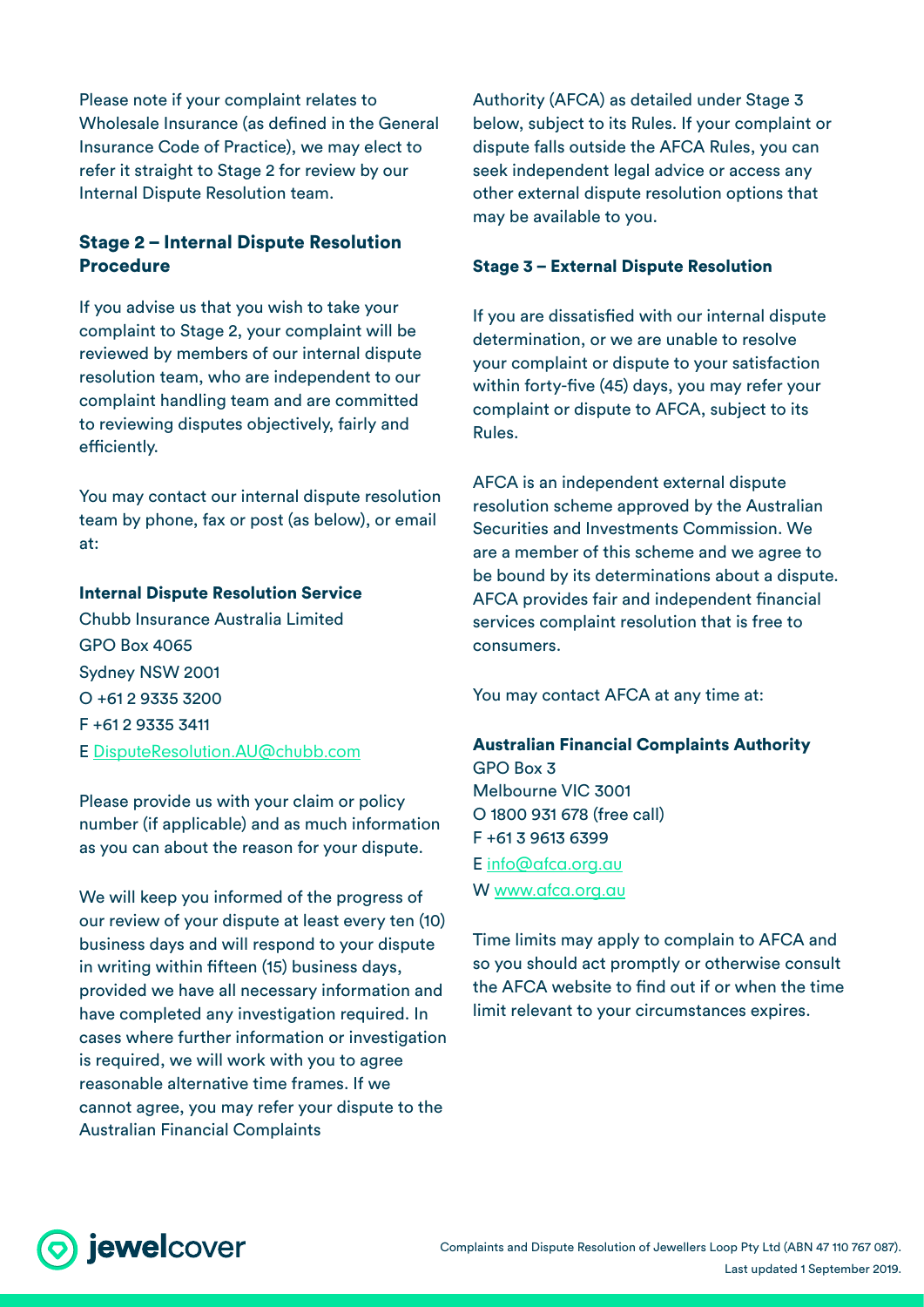# Request for Information

You may request copies of information we have relied upon to arrive at our decision in the Complaint Handling process. In some instances we may not release the information as requested and you may request a review of our decision not to release such information. We will comply with Code requirements regarding providing information you request.

# General Insurance Code of Practice

Chubb is a signatory to the General Insurance Code of Practice (the Code). The objectives of the Code are to further raise standards of service and promote consumer confidence in the general insurance industry. Further information about the Code and your rights under it is available at www.codeofpractice. com.au and on request.

# Complaints and Dispute Resolution

We take the concerns of our customers very seriously and have detailed complaint handling and internal dispute resolution procedures that you can access. Please note that if we have resolved your initial complaint to your satisfaction by the end of the 5th business day after we have received it, and you have not requested that we provide you a response in writing, the following complaint handling and internal dispute resolution process does not apply. This exemption to the complaints process does not apply to complaints regarding a declined claim, the value of a claim, or about financial hardship.

### Stage 1 – Complaint Handling Procedure

If you are dissatisfied with any aspect of your relationship with Chubb including our products or services and wish to make a complaint, please contact us at:

#### The Complaints Officer

Chubb Insurance Australia Limited GPO Box 4065 Sydney NSW 2001 O 1800 815 675 E [Complaints.AU@chubb.com](mailto:Complaints.AU@chubb.com)

The members of our complaint handling team are trained to handle complaints fairly and efficiently.

Please provide us with your claim or policy number (if applicable) and as much information as you can about the reason for your complaint.

We will investigate your complaint and keep you informed of the progress of our investigation. We will respond to your complaint in writing within fifteen (15) business days provided we have all necessary information and have completed any investigation required. In cases where further information or investigation is required, we will work with you to agree reasonable alternative time frames and, if We cannot agree, you may request that your complaint is taken to Stage 2 and referred to Our internal dispute resolution team. We will otherwise keep you informed about the progress of our response at least every ten (10) business days, unless you agree otherwise.

Please note if your complaint relates to Wholesale Insurance (as defined in the General Insurance Code of Practice), we may elect to refer it straight to Stage 2 for review by our Internal Dispute Resolution team.

### Stage 2 – Internal Dispute Resolution Procedure

If you advise us that you wish to take your complaint to Stage 2, your complaint will be reviewed by members of our internal dispute resolution team, who are independent to our complaint handling team and are committed to reviewing disputes objectively, fairly and efficiently.